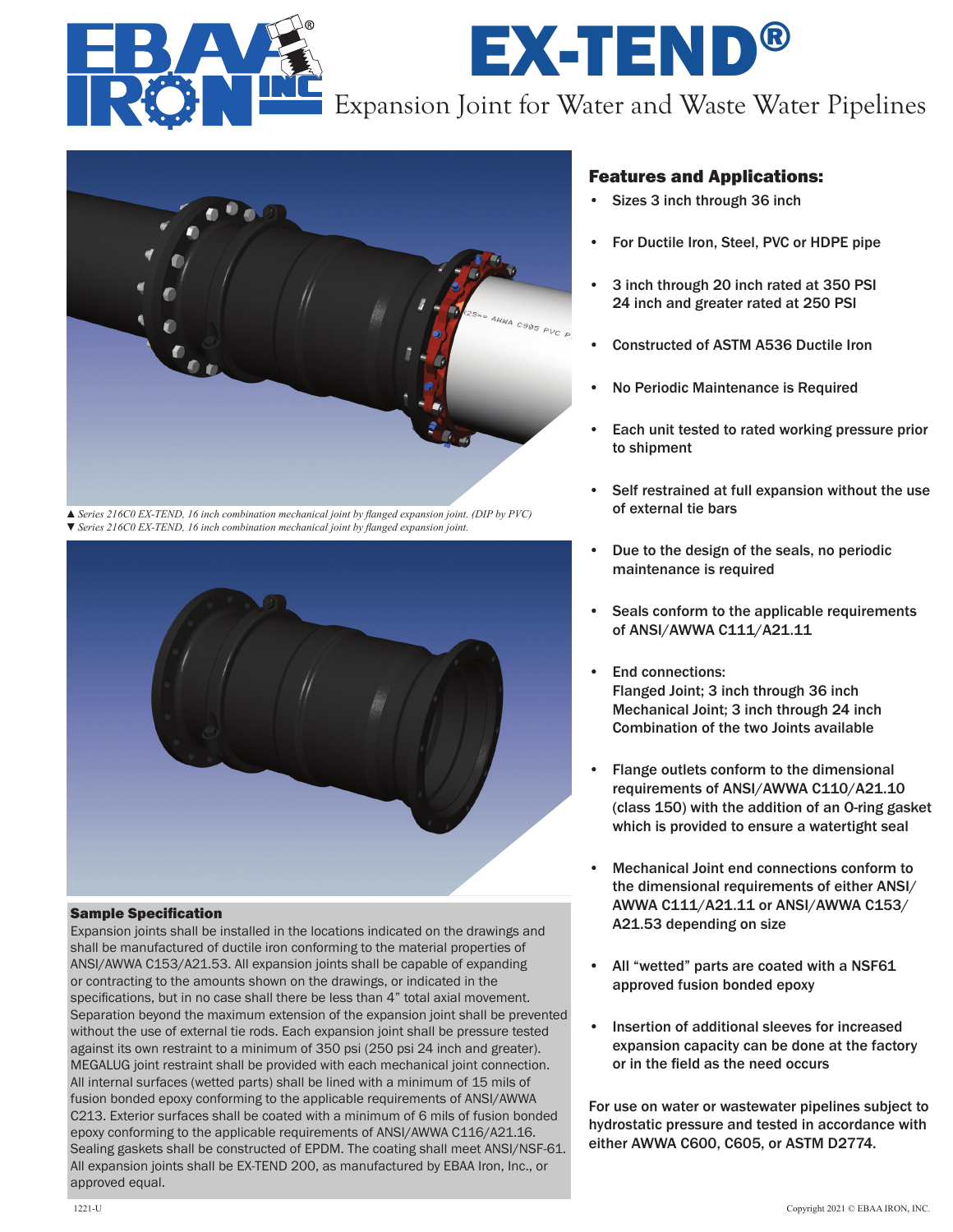#### FLEX-TEND, EX-TEND, and FLEX-900 O-ring Groove



| <b>Size</b>    | <b>D1</b> | D <sub>2</sub> | D <sub>3</sub> | <b>D4</b> | D <sub>5</sub> | <b>O-ring</b><br><b>Diameter</b> | <b>O-ring</b><br><b>Part Number</b> |
|----------------|-----------|----------------|----------------|-----------|----------------|----------------------------------|-------------------------------------|
| 3              | 4.885     | 4.185          | 0.175          | 0.350     | 0.0625         | 0.25                             | 983003                              |
| $\overline{4}$ | 5.900     | 4.700          | 0.300          | 0.600     | 0.0625         | 0.5                              | 983004                              |
| $6\phantom{1}$ | 8.00      | 6.800          | 0.300          | 0.600     | 0.0625         | 0.5                              | 983006                              |
| 8              | 10.100    | 8.900          | 0.300          | 0.600     | 0.0625         | 0.5                              | 983008                              |
| 10             | 12.200    | 11.000         | 0.300          | 0.600     | 0.0625         | 0.5                              | 983010                              |
| 12             | 14.300    | 13.100         | 0.300          | 0.600     | 0.0625         | 0.5                              | 983012                              |
| 14             | 16.200    | 15.00          | 0.300          | 0.600     | 0.0625         | 0.5                              | 983014                              |
| 16             | 18.500    | 16.900         | 0.400          | 0.800     | 0.1250         | 0.625                            | 983016                              |
| 18             | 20.700    | 19.100         | 0.400          | 0.800     | 0.1250         | 0.625                            | 983018                              |
| 20             | 23,000    | 21.400         | 0.400          | 0.800     | 0.1250         | 0.625                            | 983020                              |
| 24             | 27.200    | 25,600         | 0.400          | 0.800     | 0.1250         | 0.625                            | 983024                              |
| 30             | 33,500    | 31.700         | 0.400          | 0.900     | 0.1250         | 0.75                             | 983030                              |
| 36             | 40,000    | 38,300         | 0.400          | 0.850     | 0.1250         | 0.75                             | 983036                              |
| 42             | 46.580    | 44.080         | 0.650          | 1.250     | 0.1250         | N/A                              | 983042                              |
| 48             | 52.720    | 50,220         | 0.650          | 1.250     | 0.1250         | $\mathbf{1}$                     | 983048                              |

## Determine your expansion requirements

| <b>Expansion Coefficient Table</b> |                    |  |  |  |  |
|------------------------------------|--------------------|--|--|--|--|
|                                    | <b>Coefficient</b> |  |  |  |  |
| <b>Material</b>                    | inch/inch/degree F |  |  |  |  |
| <b>Ductile Iron</b>                | 0.0000062          |  |  |  |  |
| <b>PVC</b>                         | 0.000030           |  |  |  |  |
| <b>Cast Iron</b>                   | 0.0000058          |  |  |  |  |
| <b>Steel</b>                       | 0.0000065          |  |  |  |  |
| <b>HDPE</b>                        | 0.000080           |  |  |  |  |
| <b>Concrete</b>                    | 0.0000055          |  |  |  |  |

The Change in length (∆L) due to thermal contraction/expansion is given by:

 $\Delta L = L (\Delta T)(C)$ 

Where:  $L =$  length of pipe (inches) ∆T = change in Temperature (degrees F) C = coefficient of thermal expansion

#### Example:

1. Determine the Expansion Needed

1000 Foot Bridge; 6 inch Ductile Iron Pipe; 120º F Total Temperature Change (1000)(12in/ft)(120º F)(0.0000062in/in/ºF) = 8.93 in (Nearly 9 inches)

2. Select Proper Unit

Referring to the chart on the opposite page, we will require a Series 206M2 EX-TEND because of the ability to accommodate the nine inches of expansion needed, with it's 12 inches of maximum expansion.

3. Determine the installation preset

Factory preset for the EX-TEND is at 50% Contraction 50% Expansion setting, but the preset can be changed in the field to accommodate the present installation Temperature .

When working with continuous pipelines (i.e. fused HDPE, fused PVC, welded steel,…) be sure to consider the Poisson effect when determining expansion/contraction requirements.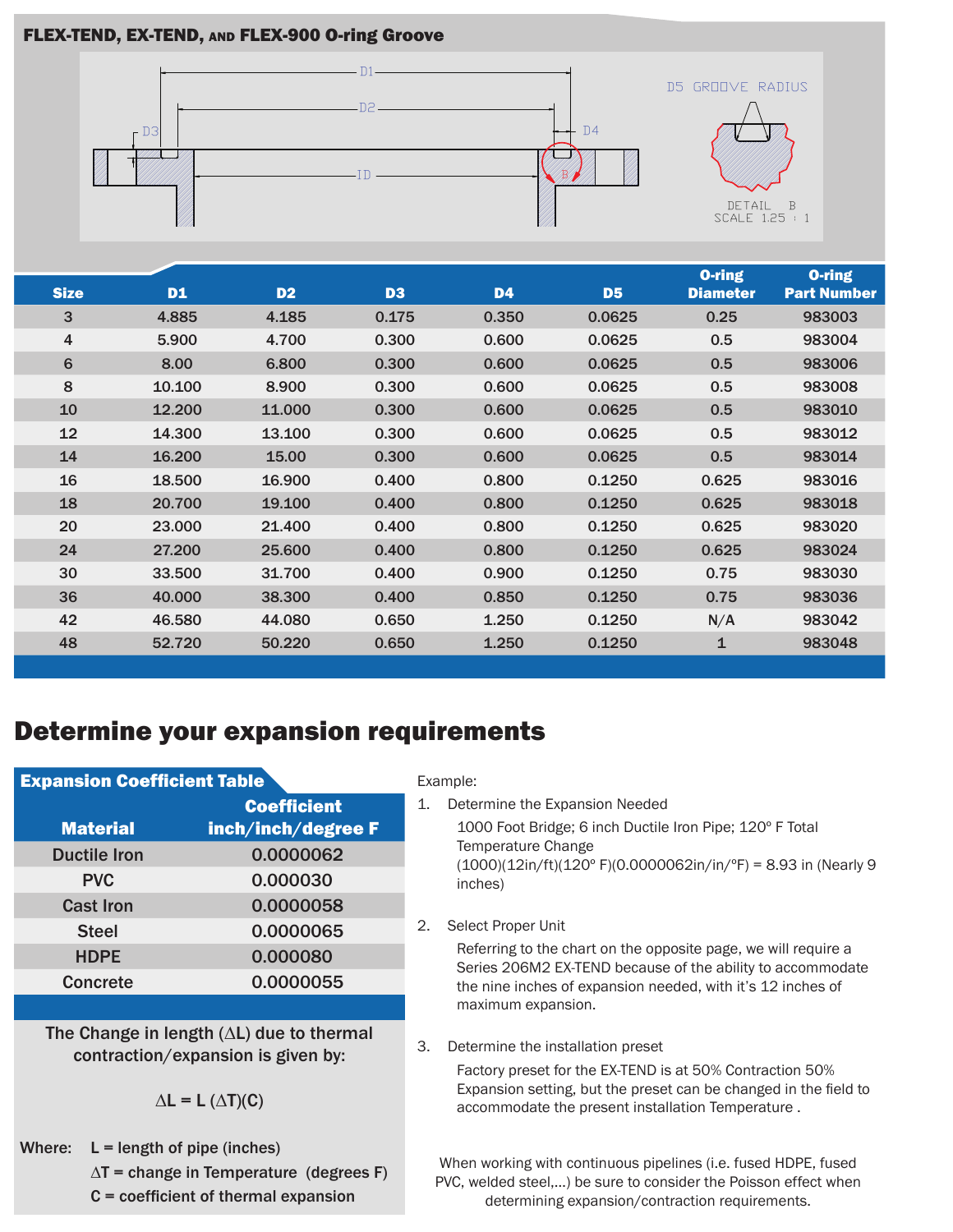#### Series 200 EX-TEND® Submittal Reference Drawing

FLANGE BY FLANGE

MECHANICAL JOINT BY MECHANICAL JOINT





M A D E

Z

U S A

|                                    | <b>Flange by Flange</b>      |                                |                        |            |                         | <b>Mechanical Joint by Mechanical Joint</b> |                           |             |             |                           |  |  |
|------------------------------------|------------------------------|--------------------------------|------------------------|------------|-------------------------|---------------------------------------------|---------------------------|-------------|-------------|---------------------------|--|--|
| <b>Nominal</b><br><b>Pipe Size</b> | <b>Expansion</b><br>(Linear) | <b>Series</b><br><b>Number</b> | <b>Maximum</b><br>0.D. | Laying*    | Weight<br>(Approx lbs.) | <b>Series</b><br><b>Number</b>              | <b>Maximum</b><br>0.D.    | Laying*     | Total*      | Weight<br>(Approx)        |  |  |
|                                    | $\overline{4}$               | 203F0                          | $\ddagger$             | $\ddagger$ | $\ddagger$              | 203M0                                       | $\ddagger$                | $\ddagger$  | $\ddagger$  | $\ddagger$                |  |  |
| 3                                  | 8                            | 203F1                          | $\ddagger$             | $\ddagger$ | $\ddagger$              | 203M1                                       | $\ddagger$                | $\ddagger$  | $\ddagger$  | $\ddagger$                |  |  |
|                                    | 12                           | 203F2                          | $\ddagger$             | $\ddagger$ | $\ddagger$              | 203M2                                       | $\ddagger$                | $\ddagger$  | $\ddagger$  | $\ddagger$                |  |  |
|                                    | $\sqrt{4}$                   | 204F0                          | 11.0                   | 18.2       | 69                      | 204M0                                       | 11.0                      | 15.6        | 20.6        | 74                        |  |  |
| $\overline{4}$                     | 8                            | 204F1                          | 11.0                   | 33.5       | 113                     | 204M1                                       | 11.0                      | 30.9        | 35.9        | 118                       |  |  |
|                                    | 12                           | 204F2                          | 11.0                   | 48.8       | 157                     | 204M2                                       | 11.0                      | 46.2        | 51.2        | 162                       |  |  |
|                                    | $\overline{4}$               | 206F0                          | 12.4                   | 19.5       | 95                      | 206M0                                       | 12.4                      | 15.4        | 20.4        | 96                        |  |  |
| $6\phantom{1}6$                    | 8                            | 206F1                          | 12.4                   | 33.8       | 160                     | 206M1                                       | 12.4                      | 29.7        | 34.7        | 161                       |  |  |
|                                    | 12                           | 206F2                          | 12.4                   | 48.1       | 225                     | 206M2                                       | 12.4                      | 44.0        | 49.0        | 226                       |  |  |
|                                    | $\overline{4}$               | 208F0                          | 14.8                   | 20.7       | 143                     | 208M0                                       | 14.8                      | 16.4        | 21.4        | 139                       |  |  |
| 8                                  | 8                            | 208F1                          | 14.8                   | 37.8       | 235                     | 208M1                                       | 14.8                      | 33.5        | 38.5        | 231                       |  |  |
|                                    | 12                           | 208F2                          | 14.8                   | 54.9       | 327                     | 208M2                                       | 14.8                      | 50.6        | 55.6        | 323                       |  |  |
|                                    | $\overline{4}$               | 210F0                          | 17.0                   | 21.0       | 196                     | 210M0                                       | 17.0                      | 18.8        | 23.8        | 192                       |  |  |
| 10                                 | 8                            | 210F1                          | 17.0                   | 36.8       | 333                     | 210M1                                       | 17.0                      | 30.5        | 35.5        | 329                       |  |  |
|                                    | 12                           | 210F2                          | 17.0                   | 52.6       | 470                     | 210M2                                       | 17.0                      | 44.5        | 49.5        | 466                       |  |  |
|                                    | $\overline{4}$               | 212F0                          | 19.3                   | 21.5       | 245                     | 212M0                                       | 19.3                      | 19.2        | 24.2        | 244                       |  |  |
| $12\,$                             | 8                            | 212F1                          | 19.3                   | 37.5       | 396                     | 212M1                                       | 19.3                      | 35.2        | 40.2        | 395                       |  |  |
|                                    | $12$                         | 212F2                          | 19.3                   | 53.5       | 547                     | 212M2                                       | 19.3                      | 51.2        | 56.2        | 546                       |  |  |
|                                    | 8                            | 214F0                          | 22.3                   | 32.4       | 389                     | 214M0                                       | 22.3                      | 27.0        | 34.0        | 432                       |  |  |
| 14                                 | 16                           | 214F1                          | 22.3                   | 58.8       | 677                     | 214M1                                       | 22.3                      | 53.3        | 60.0        | 677                       |  |  |
|                                    | 24                           | 214F2                          | 22.3                   | 85.3       | 922                     | 214M2                                       | 22.3                      | 79.6        | 87.0        | 921                       |  |  |
|                                    | 8                            | 216F0                          | 24.5                   | 33.9       | 621                     | 216M0                                       | 24.5                      | 31.3        | 38.8        | 621                       |  |  |
| 16                                 | 16                           | 216F1                          | 24.5                   | 61.8       | 959                     | 216M1                                       | 24.5                      | 59.2        | 66.2        | 959                       |  |  |
|                                    | 24                           | 216F2                          | 24.5                   | 89.7       | 1297                    | 216M2                                       | 24.5                      | 87.1        | 94.1        | 1297                      |  |  |
|                                    | $\,8\,$                      | 218F0                          | 27.1                   | 33.7       | 661                     | 218M0                                       | 27.1                      | 27.6        | 34.6        | 652                       |  |  |
| 18                                 | 16                           | 218F1                          | 27.1                   | 60.8       | 1041                    | 218M1                                       | 27.1                      | 54.7        | 61.7        | 1032                      |  |  |
|                                    | 24                           | 218F2                          | 27.1                   | 87.9       | 1421                    | 218M2                                       | 27.1                      | 81.8        | 88.8        | 1412                      |  |  |
|                                    | $\bf 8$                      | 220F0                          | 27.5                   | 32.7       | 701                     | 220M0                                       | 27.5                      | 27.5        | 34.5        | 683                       |  |  |
| 20                                 | $16\,$                       | 220F1                          | 27.5                   | 60.0       | 1123                    | 220M1                                       | 27.5                      | 54.8        | 61.8        | 1105                      |  |  |
|                                    | 24                           | 220F2                          | 27.5                   | 87.3       | 1545                    | 220M2                                       | 27.5                      | 82.1        | 89.1        | 1527                      |  |  |
|                                    | 8                            | 224F0                          | 34.9                   | 33.5       | 908                     | 224M0                                       | 34.9                      | 29.0        | 36.0        | 882                       |  |  |
| 24                                 | 16                           | 224F1                          | 34.9                   | 60.8       | 1610                    | 224M1                                       | 34.9                      | 56.3        | 63.3        | 1584                      |  |  |
|                                    | 24                           | 224F2                          | 34.9                   | 88.1       | 2312                    | 224M2                                       | 34.9                      | 83.6        | 90.6        | 2286                      |  |  |
|                                    | 10                           | 230F0                          | 40.98                  | 43.95      | 1433                    | $\thicksim$                                 | $\thicksim$               | $\thicksim$ | $\thicksim$ | $\widetilde{\phantom{m}}$ |  |  |
| 30                                 | 20                           | 230F1                          | 40.98                  | 78.79      | 2300                    | $\thicksim$                                 | $\widetilde{\phantom{m}}$ | $\thicksim$ | $\thicksim$ | $\thicksim$               |  |  |
|                                    | 30                           | 230F2                          | 40.98                  | 113.63     | 3200                    | $\thicksim$                                 | $\thicksim$               | $\thicksim$ | $\thicksim$ | $\thicksim$               |  |  |
| 36                                 | 10                           | 236F0                          | 49.2                   | 46.8       | 2347                    | $\thicksim$                                 | $\thicksim$               | $\thicksim$ | $\thicksim$ | $\thicksim$               |  |  |

NOTE: Dimensions are in inches ± 1% and are subject to change without notice. Contact EBAA for availability of sizes not shown or listed.

\* Laying Lengths and Total Lengths reflect unit set at midpoint of expansion capacity.

‡ Contact EBAA for sizes not listed